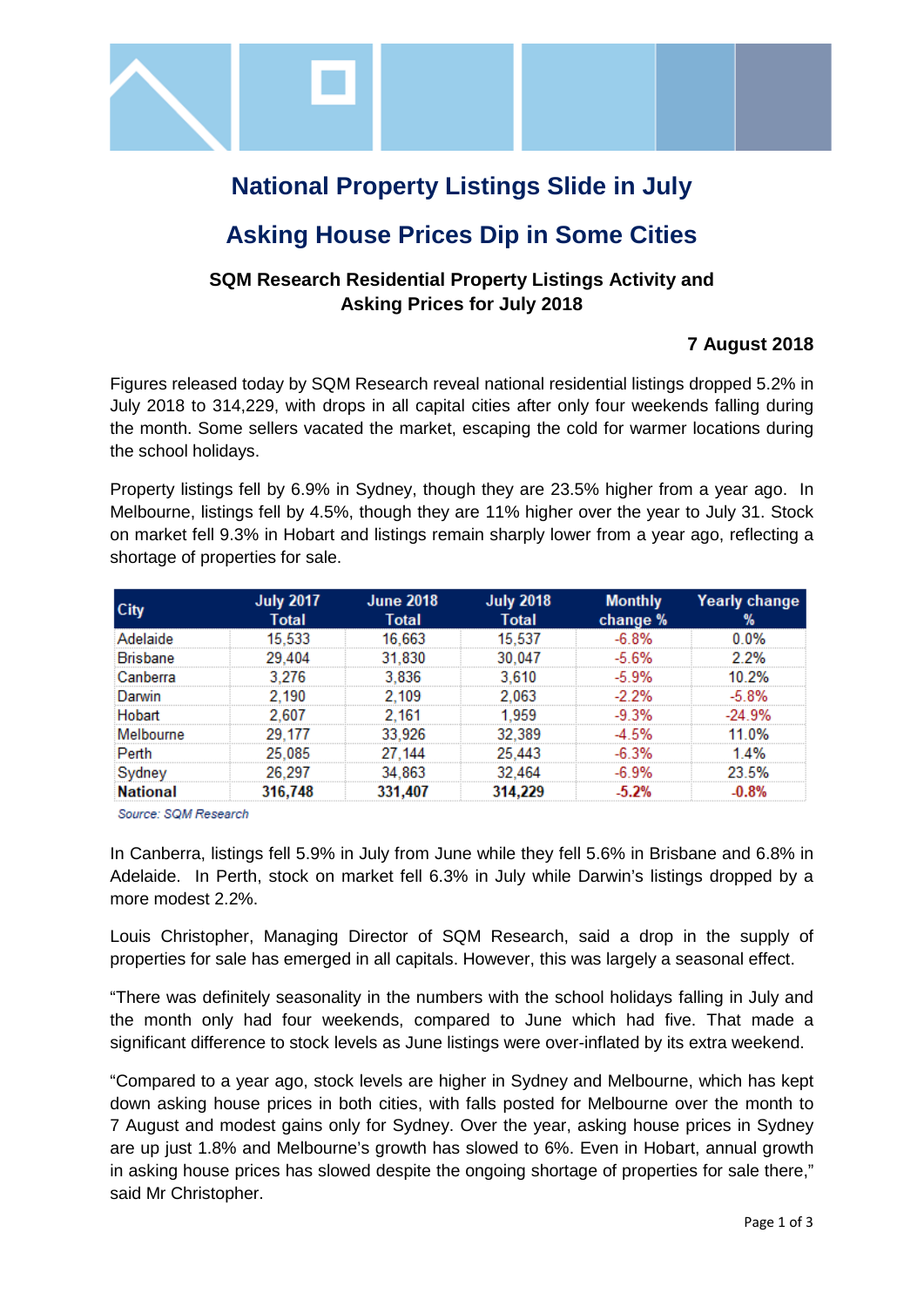

#### **Asking Prices**

Capital city average asking prices rose just 0.1% for houses to \$961,200 while unit asking prices fell 0.8% to \$576,600 for the month to 7 August. Melbourne prices posted losses, with asking house prices falling 0.6% to \$983,700, sitting back below \$1 million.

In Sydney, asking price for houses rose 0.3% over the month to \$1.35 million but fell 0.8% for units to \$719,200. Hobart's growth in asking property prices has peaked, with house prices down by 0.6% over the month to 3 July and up just 6.2% over the year, down from 20%-plus gains a year through 2017. Canberra prices are still gaining, up 10.5% over the year for asking house prices to \$813,500 and 7.2% for units to \$410,900.

| SQM Research Weekly Asking Prices Index |                   |                     |                             |                                 |                               |  |  |  |
|-----------------------------------------|-------------------|---------------------|-----------------------------|---------------------------------|-------------------------------|--|--|--|
| <b>Week ending</b><br>7 Aug 2018        |                   | <b>Asking Price</b> | Chg on<br>prev wk           | <b>Rolling month</b><br>$%$ chg | 12 mth<br>$%$ chg             |  |  |  |
| Canberra                                | <b>All Houses</b> | 813.5               | $0.8 \triangle$             | $0.3\%$ $\triangle$             | 10.5% ▲                       |  |  |  |
|                                         | <b>All Units</b>  | 410.9               | $1.2 \text{ A}$             | $1.5\%$ $\triangle$             | 7.2% ▲                        |  |  |  |
| <b>Sydney</b>                           | <b>All Houses</b> | 1,350.3             | $0.1 \triangle$             | $0.3\%$ A                       | $1.8\%$ $\triangle$           |  |  |  |
|                                         | <b>All Units</b>  | 719.2               | $-3.5 +$                    | $-0.8\%$ $\blacktriangledown$   | $2.8\%$ $\triangle$           |  |  |  |
| <b>Darwin</b>                           | <b>All Houses</b> | 591.1               | $0.7 \triangle$             | $0.0\%$ $\triangle$             | $-2.7%$ $\blacktriangledown$  |  |  |  |
|                                         | <b>All Units</b>  | 369.2               | $-1.0 \; \text{v}$          | $-1.6\%$ $\blacktriangledown$   | $-11.8%$ $\blacktriangledown$ |  |  |  |
| <b>Brisbane</b>                         | <b>All Houses</b> | 617.1               | $-0.3 +$                    | $0.0\%$ $\triangle$             | $1.4\%$ $\triangle$           |  |  |  |
|                                         | <b>All Units</b>  | 380.4               | $-0.6$ $\blacktriangledown$ | $-0.1\%$ $\blacktriangledown$   | $-0.7%$ $\blacktriangledown$  |  |  |  |
| <b>Adelaide</b>                         | <b>All Houses</b> | 501.8               | $-1.2 +$                    | $-1.0\%$ $\blacktriangledown$   | $-1.0\%$ $\blacktriangledown$ |  |  |  |
|                                         | <b>All Units</b>  | 302.0               | $0.5 \triangle$             | $0.6\%$ A                       | $1.2\%$ $\triangle$           |  |  |  |
| <b>Hobart</b>                           | <b>All Houses</b> | 488.1               | $0.4 \triangle$             | $-0.6\%$ $\blacktriangledown$   | $6.2\%$ A                     |  |  |  |
|                                         | <b>All Units</b>  | 303.6               | $1.9 \text{ A}$             | 2.0% ▲                          | $-3.6\%$ $\blacktriangledown$ |  |  |  |
| Melbourne                               | <b>All Houses</b> | 983.7               | $3.4 \triangle$             | $-0.6\%$ $\blacktriangledown$   | $6.0\%$ A                     |  |  |  |
|                                         | <b>All Units</b>  | 547.9               | $0.3 \triangle$             | $-0.0\%$ $\blacktriangledown$   | $8.5\%$ $\triangle$           |  |  |  |
| <b>Perth</b>                            | <b>All Houses</b> | 663.7               | $-0.3 +$                    | -1.1% ▼                         | $0.3\%$ $\triangle$           |  |  |  |
|                                         | <b>All Units</b>  | 393.1               | $-1.4 \; \text{v}$          | $-0.7\%$ $\blacktriangledown$   | $-1.3\%$ $\blacktriangledown$ |  |  |  |
| <b>National</b>                         | <b>All Houses</b> | 570.7               | $1.4 \triangle$             | $0.4\%$ $\triangle$             | 3.4% ▲                        |  |  |  |
|                                         | <b>All Units</b>  | 373.7               | $-0.2 +$                    | $-0.5\%$ $\blacktriangledown$   | $3.0\%$ A                     |  |  |  |
| <b>Cap City Average</b>                 | <b>All Houses</b> | 961.2               | 2.1 △                       | $0.1\%$ $\triangle$             | 2.9% ▲                        |  |  |  |
|                                         | <b>All Units</b>  | 576.6               | $-2.4 \; \text{v}$          | $-0.8\%$ $\blacktriangledown$   | $3.1\%$ $\triangle$           |  |  |  |

Source[: www.sqmresearch.com.au](http://www.sqmresearch.com.au/)